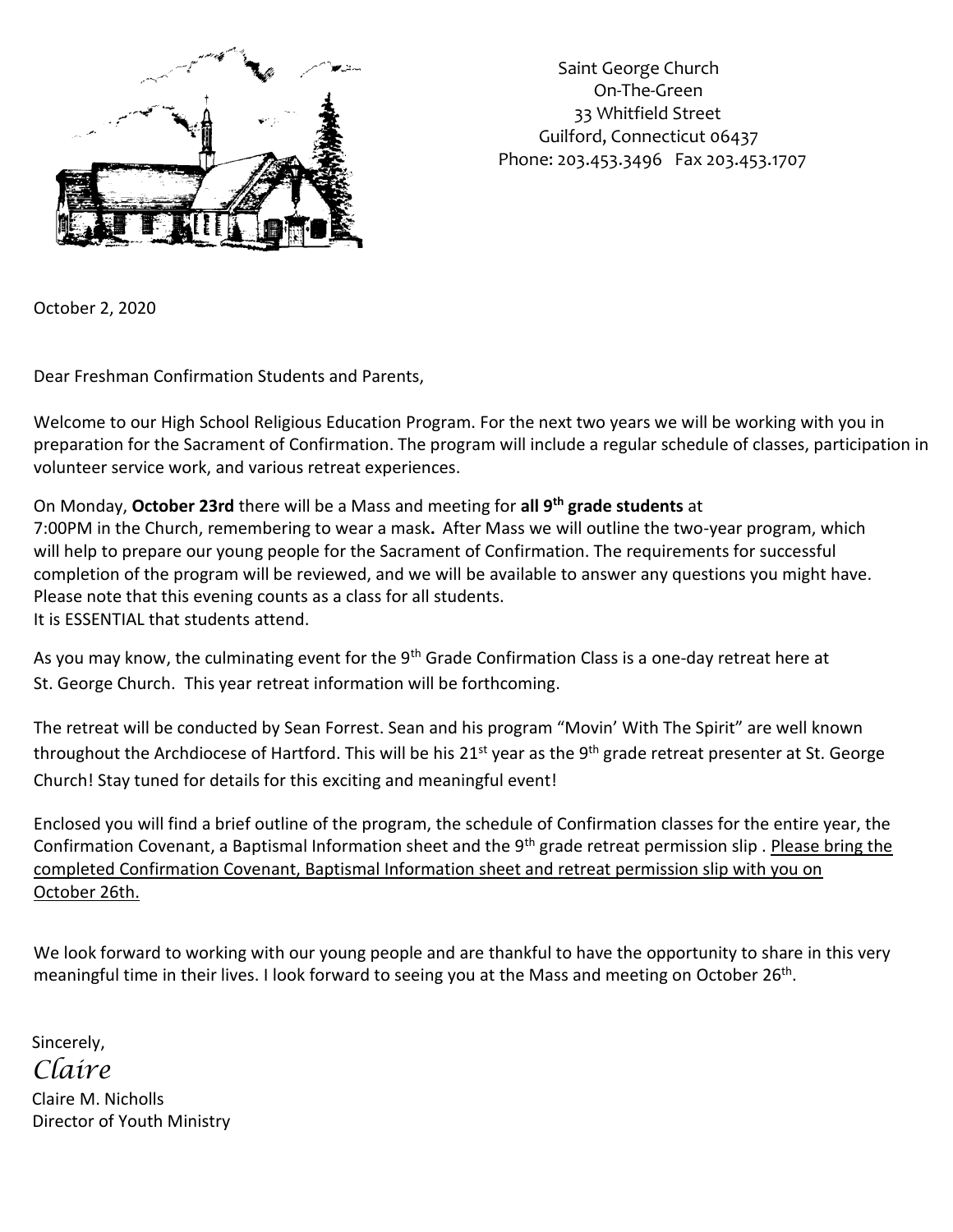## SAINT GEORGE CHURCH 2020-2021 Freshman Schedule *Mondays from 7:00-8:30pm*

## FIRST SEMESTER

## 9th GRADE

| October 26th                  | <u>Opening Mass &amp; Meeting in Church for Students Only</u> |
|-------------------------------|---------------------------------------------------------------|
| November 9th<br>November 16th | Presentation in Church<br>Google Classroom                    |
| November 23rd                 | Presentation in Church                                        |
| November 30th                 | Google Classroom                                              |
| December 7th                  | Presentation in Church                                        |
| December 14th                 | Google Classroom                                              |
|                               |                                                               |

## SECOND SEMESTER

Schedule to be determined

Students should make every attempt to attend *all* scheduled classes. If it is impossible to make a class, please call the Religious Education Office at 453-3496 ext. 209 prior to class time. A maximum of two absences can be made up. More than two may jeopardize the successful completion of the program.